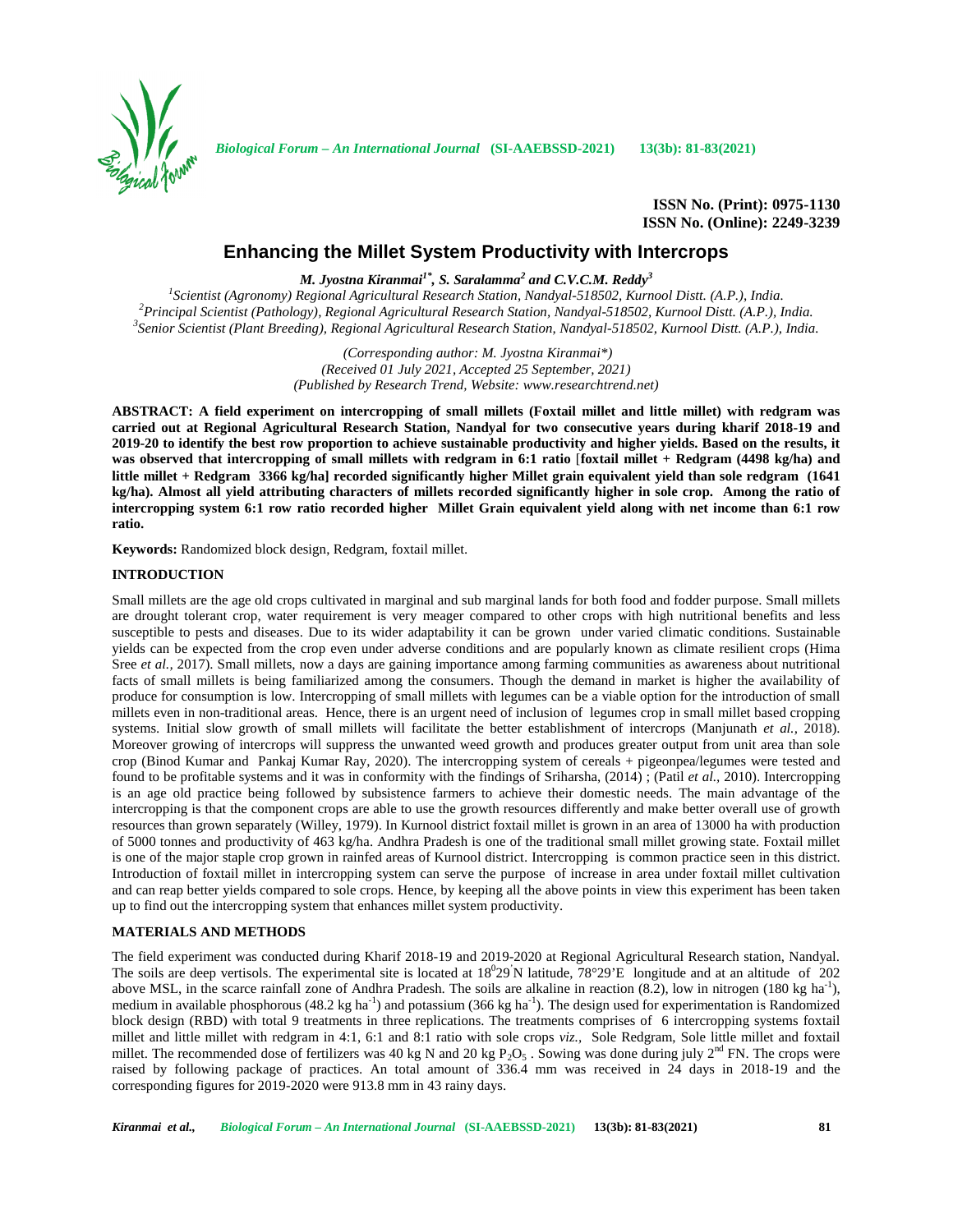## **Table 1: Growth and yield of small millets as influenced by intercropping system (2018-19).**

| <b>Treatments</b>              | Plant<br>height<br>of<br><b>Base</b><br>crops<br>(c <sub>m</sub> ) | Plant<br>height of<br>intercrops<br>(cm) | Number<br>of tillers<br>of base<br>crops | Days to<br>maturity<br>of base<br>crops | Days to<br>maturity<br>of inter<br>crops | 1000<br>seed<br>weight<br>(gm) | Grain<br>vield<br>of<br>base<br>crop<br>(kg)<br>ha) | Grain<br>vield of<br>intercrop<br>(kg/ha) | <b>MGEY</b><br>(Kg/ha) | <b>Gross</b><br>returns<br>$(Rs$ ./<br>ha) | <b>Net</b><br>returns<br>(Rs)<br>ha) | B:C<br>ratio |
|--------------------------------|--------------------------------------------------------------------|------------------------------------------|------------------------------------------|-----------------------------------------|------------------------------------------|--------------------------------|-----------------------------------------------------|-------------------------------------------|------------------------|--------------------------------------------|--------------------------------------|--------------|
| Foxtail millet + Redgram 4:1   | 111                                                                | 123                                      | 2.6                                      | 72                                      | 141.6                                    | 2.6                            | 2308                                                | 529                                       | 3412                   | 81302                                      | 55302                                | 3.13         |
| Foxtail millet $+$ Redgram 6:1 | 113                                                                | 122                                      | 2.0                                      | 72                                      | 142.6                                    | 2.7                            | 2386                                                | 644                                       | 3730                   | 89218                                      | 64168                                | 3.56         |
| Foxtail millet $+$ Redgram 8:1 | 115                                                                | 110                                      | 2.6                                      | 73                                      | 143.0                                    | 2.7                            | 2137                                                | 511                                       | 3203                   | 76394                                      | 52294                                | 3.17         |
| Little millet $+$ Redgram 4:1  | 114                                                                | 106                                      | 5.2                                      | 82                                      | 141.6                                    | 2.2                            | 846                                                 | 552                                       | 1997                   | 48749                                      | 22749                                | 1.87         |
| Little millet $+$ Redgram 6:1  | 111                                                                | 109                                      | 5.6                                      | 81                                      | 142.3                                    | 2.3                            | 1104                                                | 658                                       | 2477                   | 60364                                      | 35314                                | 2.41         |
| Little millet $+$ Redgram 8:1  | 116                                                                | 119                                      | 5.6                                      | 81                                      | 141.6                                    | 2.2                            | 1019                                                | 527                                       | 2119                   | 51551                                      | 27451                                | 2.14         |
| Sole Foxtail millet            | 109                                                                | $\overline{a}$                           | 3.2                                      | 72                                      | $\overline{\phantom{a}}$                 | 2.7                            | 2770                                                |                                           | 2770                   | 63704                                      | 41704                                | 2.90         |
| Sole Little millet             | 108                                                                | $\overline{\phantom{a}}$                 | 6.1                                      | 82                                      |                                          | 2.3                            | 1293                                                |                                           | 1293                   | 29742                                      | 7742                                 | 1.35         |
| Sole Redgram                   | 112                                                                |                                          | $\overline{\phantom{a}}$                 |                                         | 143.0                                    | $\overline{\phantom{a}}$       | 1425                                                |                                           | 1425                   | 68416                                      | 39916                                | 2.40         |
| $SEm +$                        | 2.98                                                               | 3.77                                     | 1.25                                     | 1.34                                    | 1.10                                     | 0.087                          | 95.2                                                | 15.18                                     | 83.2                   |                                            |                                      |              |
| $CD$ @0.05                     | <b>NS</b>                                                          | 11.75                                    | 3.26                                     | 4.12                                    | <b>NS</b>                                | 0.26                           | 291.6                                               | 47.29                                     | 251.8                  |                                            |                                      |              |

### **Table 2: Growth and yield of small millets as influenced by intercropping system (2019-2020).**

| <b>Treatments</b>              | Plant<br>height<br>оf<br><b>Base</b><br>crops<br>(c <sub>m</sub> ) | Plant<br>height<br>of<br>intercro<br>$ps$ (cm) | <b>Numb</b><br>er of<br>tillers<br>of<br>base<br>crops | Days to<br>maturit<br>v of<br>base<br>crops | Days to<br>maturit<br>y of<br>inter<br>crops | 1000<br>seed<br>weight<br>(gm) | Grain<br>vield of<br>base<br>crop<br>(kg)<br>ha) | Grain<br>vield of<br>intercro<br>р<br>(kg/ha) | <b>MGE</b><br>(kg/ha) | Cost<br>of<br>cultiv<br>ation<br>(Rs<br>ha) | Gross<br>returns<br>(Rs/ha) | Net.<br>returns<br>(Rs/ha) | B:C<br>rati<br>$\bf{o}$ |
|--------------------------------|--------------------------------------------------------------------|------------------------------------------------|--------------------------------------------------------|---------------------------------------------|----------------------------------------------|--------------------------------|--------------------------------------------------|-----------------------------------------------|-----------------------|---------------------------------------------|-----------------------------|----------------------------|-------------------------|
| Foxtail millet + Redgram 4:1   | 91                                                                 | 144                                            | 2.7                                                    | 75                                          | 138                                          | 2.70                           | 1324                                             | 1160                                          | 4466                  | 28000                                       | 80394                       | 52394                      | 2.87                    |
| Foxtail millet $+$ Redgram 6:1 | 108                                                                | 146                                            | 3.0                                                    | 73                                          | 139                                          | 2.86                           | 1883                                             | 1167                                          | 5042                  | 26050                                       | 90764                       | 64714                      | 3.48                    |
| Foxtail millet + Redgram 8:1   | 98                                                                 | 143                                            | 1.7                                                    | 75                                          | 135                                          | 2.56                           | 906                                              | 958                                           | 3502                  | 24100                                       | 63035                       | 38935                      | 2.62                    |
| Little millet $+$ Redgram 4:1  | 114                                                                | 145                                            | 2.3                                                    | 85                                          | 137                                          | 2.77                           | 948                                              | 1146                                          | 4051                  | 26000                                       | 72918                       | 46918                      | 2.80                    |
| Little millet $+$ Redgram 6:1  | 125                                                                | 146                                            | 2.0                                                    | 84                                          | 134                                          | 2.63                           | 1019                                             | 1111                                          | 4028                  | 25050                                       | 72500                       | 47450                      | 2.89                    |
| Little millet $+$ Redgram 8:1  | 119                                                                | 145                                            | 2.7                                                    | 86                                          | 136                                          | 2.35                           | 746                                              | 917                                           | 3228                  | 24100                                       | 58109                       | 34009                      | 2.41                    |
| Sole Foxtail millet            | 110                                                                |                                                | 3.6                                                    | 76                                          |                                              | 2.87                           | 2456                                             |                                               | 2456                  | 22000                                       | 44214                       | 22214                      | 2.01                    |
| Sole Little millet             | 115                                                                |                                                | 3.9                                                    | 88                                          |                                              | 2.60                           | 2288                                             |                                               | 2288                  | 22000                                       | 41176                       | 19176                      | 1.87                    |
| Sole Redgram                   | 150                                                                |                                                |                                                        |                                             | 140                                          |                                |                                                  | 2240                                          | 1857                  | 38500                                       | 109200                      | 70700                      | 2.84                    |
| $SEm+$                         | 6.5                                                                | 2.06                                           | 1.5                                                    | 1.286                                       | 2.46                                         | 0.08                           | 58.24                                            | 53.95                                         | 110.90                |                                             |                             |                            |                         |
| $CD(P=0.05)$                   | 19.78                                                              | <b>NS</b>                                      | 4.2                                                    | 3.93                                        | <b>NS</b>                                    | 0.25                           | 178.38                                           | 168.08                                        | 335.36                |                                             |                             |                            |                         |

**Table 3: Pooled data of Millet Grain Equivalent Yield (kg/ha), Economics for two years (2018-19 and 2019-2020).**

|                               | $MGEY$ (kg/ha) |             |        | Gross returns (Rs./ha) |         |       | Net returns (Rs./ha) |             |       | <b>B:C</b> ratio |             |      |
|-------------------------------|----------------|-------------|--------|------------------------|---------|-------|----------------------|-------------|-------|------------------|-------------|------|
| <b>Treatments</b>             | 2018-19        | 2019-<br>20 | Mean   | 2018-19                | 2019-20 | Mean  | 2018-19              | 2019-<br>20 | Mean  | 2018-<br>19      | 2019-<br>20 | Mean |
| Foxtail millet + Redgram 4:1  | 3595           | 4466        | 4031   | 81302                  | 80394   | 80848 | 55302                | 52394       | 53848 | 3.13             | 2.87        | 3.00 |
| Foxtail millet + Redgram 6:1  | 3953           | 5042        | 4498   | 89218                  | 90764   | 89991 | 64168                | 64714       | 64441 | 3.56             | 3.48        | 3.52 |
| Foxtail millet + Redgram 8:1  | 3381           | 3502        | 3441   | 76394                  | 63035   | 69715 | 52294                | 38935       | 45615 | 3.17             | 2.62        | 2.90 |
| Little millet $+$ Redgram 4:1 | 2189           | 4051        | 3120   | 48749                  | 72918   | 60834 | 22749                | 46918       | 34834 | 1.87             | 2.80        | 2.34 |
| Little millet $+$ Redgram 6:1 | 2705           | 4027        | 3366   | 60364                  | 72500   | 66432 | 35314                | 47450       | 41382 | 2.41             | 2.89        | 2.65 |
| Little millet $+$ Redgram 8:1 | 2301           | 3228        | 2765   | 51551                  | 58109   | 54830 | 27451                | 34009       | 30730 | 2.14             | 2.41        | 2.28 |
| Sole Foxtail millet           | 2769           | 2456        | 2613   | 63704                  | 44214   | 53959 | 41704                | 22214       | 31959 | 2.90             | 2.01        | 2.46 |
| Sole Little millet            | 1293           | 2287        | 1790   | 29742                  | 41176   | 35459 | 7742                 | 19176       | 13459 | 1.35             | 1.87        | 1.61 |
| Sole Redgram                  | 1425           | 1856        | 1641   | 68416                  | 109200  | 88808 | 39916                | 70700       | 55308 | 2.40             | 2.84        | 2.62 |
| $SEm+$                        | 83.2           | 110.9       | 151.68 |                        |         |       |                      |             |       |                  |             |      |
| $CD(P=0.05)$                  | 251.8          | 335.36      | 379.2  |                        |         |       |                      |             |       |                  |             |      |

## **RESULTS AND DISCUSSION**

In intercropping studies when two or more crops are grown together the yields in intercropping systems are comparatively lower than sole cropping system although combined yield may be higher than either of the sole crops (Prasanna Kumar *et al.,* 2009). The plant height of base crops was not significantly influenced by the treatments (2018-19). But in 2019-20 the plant height was found to be affected by the intercropping systems. The highest plant height was recorded with sole crops *viz.,* Sole foxtail millet (109 cm), Sole little millet (109 cm) and sole Redgram (112 cm). Similar results were also obtained by Kadalli *et al.,* 1989; Ali *et al.,* 2016. The highest number of productive tillers/plant were found to be with sole crop than the intercropping systems. The same results were reported by Pradhan *et al.,* (2014). The test weight of sole crops were found to be highest in sole crops but was on par with intercropping systems. This was confirmed by Sharmili and Manohara (2018). The grain yield was found to be highest with sole crops compared to intercropping systems[(Sole foxtail millet, 2770 kg/ha., sole little millet, 1293 kg/ha., Sole Redgram, 1425 kg/ha in 2018-19) (in 2019-20 sole foxtail millet, 2456 kg/ha., Sole little millet 2288 kg/ha., Sole Redgram, 2240 kg/ha)]. The increase in grain yield in sole crops might be due to more number of productive tillers and plant population of respective crops in sole crop treatments, this results are in conformity with findings of Islam, *et al.,* 2018. The highest plant height, productive tillers and grain yield in sole crops might due to negligible competition from any other crops (Sharma *et al.,* 2004).

*Kiranmai et al., Biological Forum – An International Journal* **(SI-AAEBSSD-2021) 13(3b): 81-83(2021) 82 Millet Grain Equivalent Yields (MGEY).** The pooled data for two years revealed that significantly higher millet grain yield was recorded with Foxtail millet + Redgram in 6:1 ratio (4498 kg/ha). The next highest MGEY was obtained with Foxtail millet + Redgram in 4:1 ratio (4031 kg/ha). Among little millet intercropping systems the highest MGEY was recorded when little